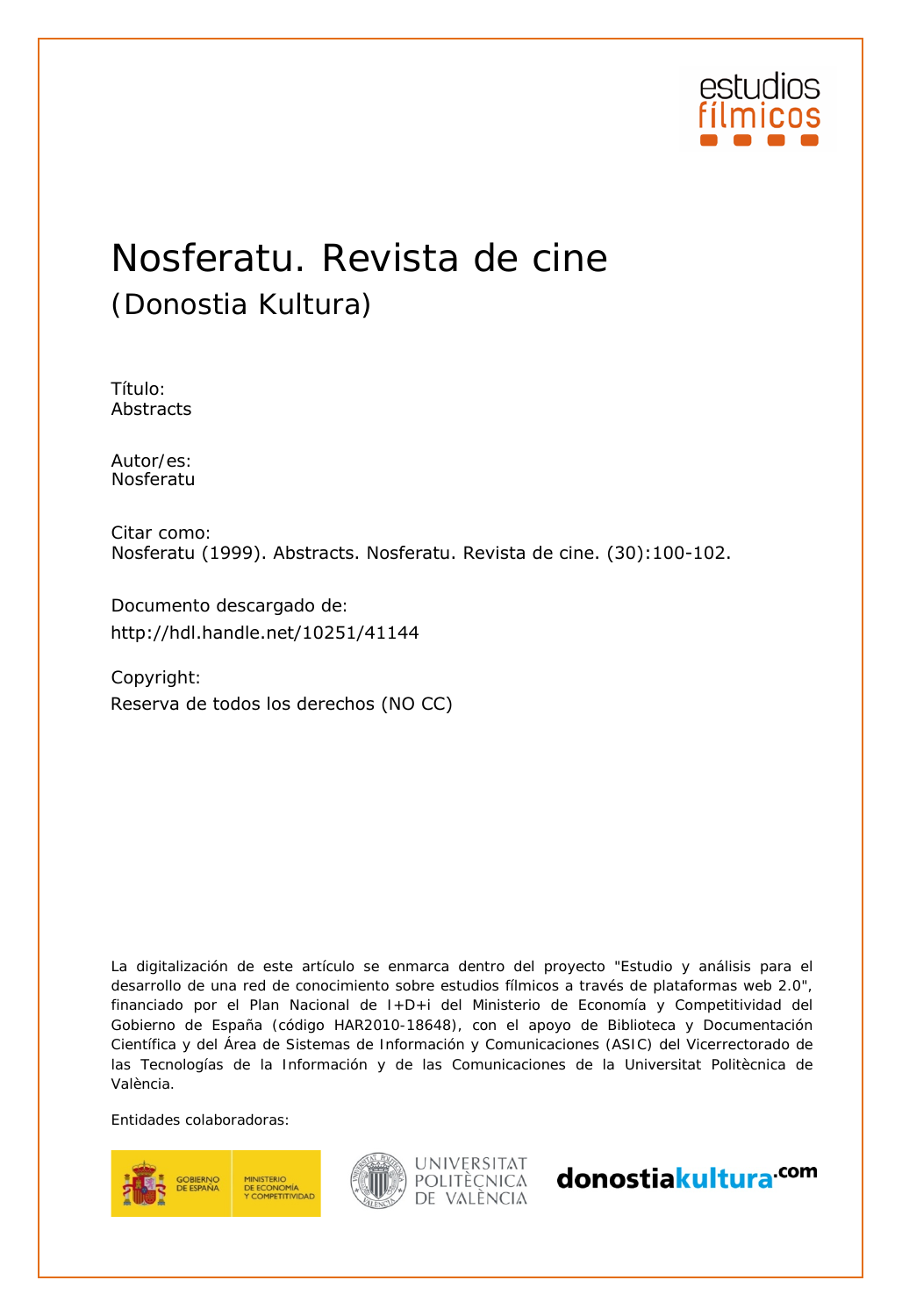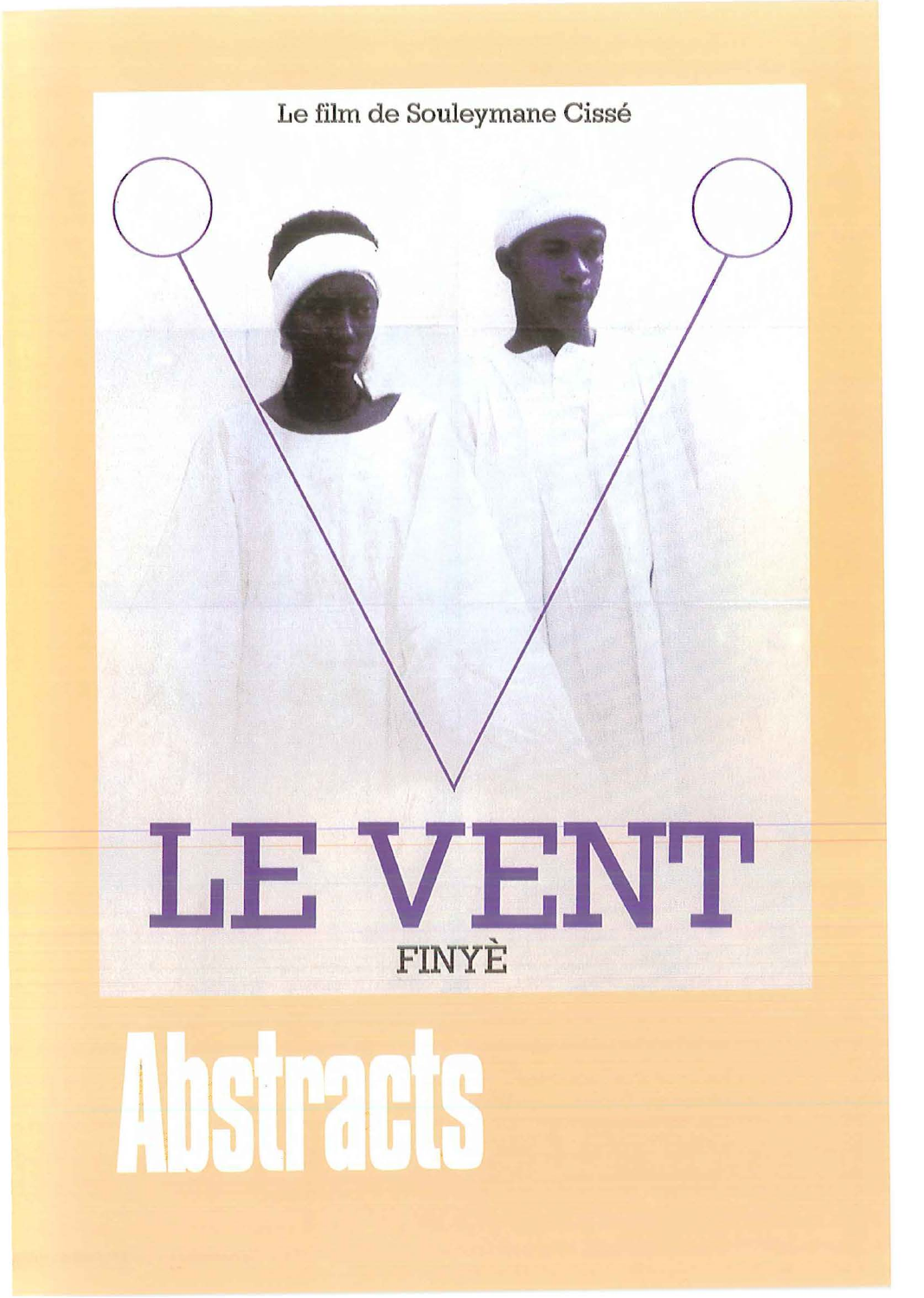### **SHORT HISTORY OF BLACK AFRICAN** CINEMA, WHEN CINEMA WAS "AFRICAN" BUT **IN NAME ONLY**

Alessandra Speciale

Despite the fact that the first projectors came to the shores of the French African colonies in 1905, genuine African cinema did not see the light until 1955. During the colonial period pictures were called African if they were filmed in Africa or had African story lines. Not until Independence were Africans actually making African cinema. Up until that time there were African-based pictures that focused on the continent's exoticism, plus educational films, ethnological documentaries and films made by missionaries. There were also a few films made by Europeans such as Jean Rouch, who sincerely tried to tear down cultural barriers and bring the African world in direct contact with filmgoers. At the time of Independence there were a significant number of filmmakers who had been trained in European schools. France, from the onset (and to the present day) was more involved in supporting African cinema than Great Britain. However, this also implied greater control. Collaboration of this type of is still questioned today, but the vast majority of African films have been partially financed by French institutions. Starting in the Seventies, almost all films spoke of issues concerning the process of emancipation. This type of cinema was based on political commitment and an effort to turn cinema into a tool for changing society.

# THE LAW OF STINGINESS. ECONOMIC PANORAMA OF AFRICAN CINEMA

Clément Tapsoba

African filmmakers undergo great hardships in financing their work. They have to rely on their cunning and a thousand and one tricks of the trade. Sometimes, over ten years go by between the inception of a project to its finish. Because of the lack of any domestic policies subsidising film production, African filmmakers have to struggle with the French Ministry of Co-operation (if the filmmaker is French-speaking), and with the European Union, making their way through all kinds of foundations and institutions dedicated to supporting African cinema. All of this makes African cinema a highly dependent product. On the other hand, African filmmakers are aware of the fact that the viability of filmmaking depends on the viability of other industries fundamental to cinema, such as the cinema screening room business, films importation and distribution, technical infrastructure and professional training.

### CURRENT TRENDS IN AFRICAN CINEMA

Clément Tapsoba

Tunisian critic and filmmaker Férid Boughedir divides African cinema into five tendencies. The first is political cinema, which analyses the society according to political, social and economic criteria. The second is moralistic cinema, which seeks the transformation of humankind by means of moral concepts and often times through throwing positive light on tradition and village life. The third is the "egoistic" tendency, characterised by personal issues which concern the director but do not particularly interest the public at large. The fourth is commercial cinema. The fifth is filmmaking which emphasises form and aesthetic values. The solution for African cinema is to be found in the melange of different trends, in the search for original subject matter and an honest attempt at bringing both African and Western audiences closer together.

## EVOLUTION OF TRADITION AND MODERNITY **IN AFRICAN CINEMA**

N. Frank Ukadike

The debate on tradition and modernity in African cannot be approached by seeing African traditional culture as an eternal unchangeable entity or by associating the concept of modernity with the West. In the same way, African culture cannot be understood from an purely Western perspective. For example, magic and witchcraft, which were ridiculed in colonial films, are understood by African filmmakers to be a part of the popular culture, essential for understanding personality, nationality and identity.

## REFLECTIONS ON AFRICAN CINEMA IN THE **NINETIES**

Mbye Cham

The different changeovers to private enterprise and budget cuts have had negative effects on African cinema. Some filmmakers are reacting against this situation. Actions by the Western African Union of Creators and Entrepreneurs (UCECAO), following up on an initiative by Soulemayne Cissé, and the Pan-African Federation of Filmmakers (FEPACI), are helping to move cinematography forward. Political stability in some of the South African countries and the creation of new film and video screening rooms are also positive moves. Co-productions with other countries on the continent are becoming more commonplace giving rise to a greater number of pictures and better conditions. Another matter being debated currently is the interest in universalising the subject matter of films, as well whether or not it is advisable to make films in English in order to encourage global distribution. The combination of subjects and the disparity in criteria seen in the 90s in terms of African cinema could lead to a future with more varied and productive roads to follow.

# IDRISSA OUÉDRAOGO, THE PROTAGONIST OF **THE NINETIES**

Tahar Chikhaoui

Idrissa Ouédraogo is, without question, one of the most important African filmmakers today. His films, which display his involvement in African reality, have managed to avoid going over subjects that were dealt with over and over again in the Seventies from a militant and simplified outlook. Concerned with cinematographic language, staging, framing and drama based on the ambiguity of characters, his films have transcended the African character, becoming a part of world production. For this reason his films cause a paradoxical impression: they follow the African reality very closely and very objectively, while at the same time expressing profoundly human values and universal ideas. Through his films we perceive Africans in their human dimension, with their defects and qualities, in their smallness and their grandeur. In spite of the hardships, as Ouédraogo says, African filmmaking must exist. The work of this filmmaker is one of the best ways to guarantee that the images and sounds of African will continue being enjoyed on the screen.

#### CHEICK OUMAR SISSOKO, POLITICAL CINEMA Clément Tapsoba

Cheick Oumar Sissoko studied filmmaking at the Louis Lumière School, in addition to History and Sociology. He has always been concerned with analysing the political and social situation of the African community. Coherent with